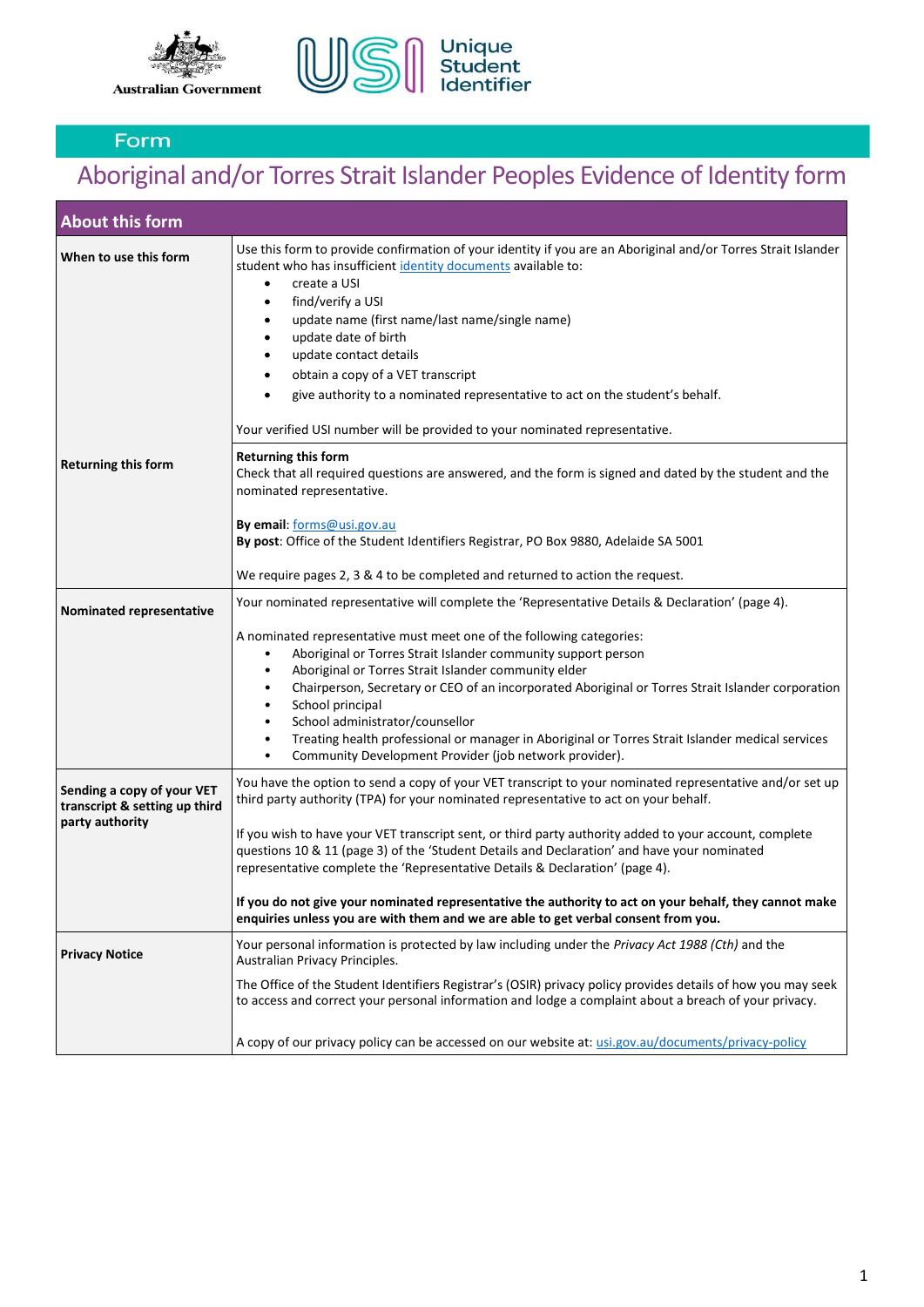



# Aboriginal and/or Torres Strait Islander Peoples Evidence of Identity form

| <b>Student Details</b>                                                                                           |                                                                                                                                         |  |  |
|------------------------------------------------------------------------------------------------------------------|-----------------------------------------------------------------------------------------------------------------------------------------|--|--|
| IMPORTANT: For this form to be accepted for processing, all questions marked with an asterisk (*) are mandatory. |                                                                                                                                         |  |  |
| Your Unique Student Identifier (USI number) if known:<br>1.                                                      |                                                                                                                                         |  |  |
| (do not complete if this form is being submitted to create a USI)                                                |                                                                                                                                         |  |  |
| Your Name *<br>2.                                                                                                |                                                                                                                                         |  |  |
| <b>First Name: *</b>                                                                                             |                                                                                                                                         |  |  |
| <b>Middle Name(s):</b>                                                                                           |                                                                                                                                         |  |  |
| Last Name: *                                                                                                     |                                                                                                                                         |  |  |
| OR I am known as One Name Only:                                                                                  |                                                                                                                                         |  |  |
| Have you ever been known by another other names?<br>3.                                                           |                                                                                                                                         |  |  |
|                                                                                                                  | (Other names: name at birth / name before marriage / previous married name / Aboriginal or skin name / alias / adoptive or foster name) |  |  |
|                                                                                                                  |                                                                                                                                         |  |  |
| Your date of birth* (DD/MM/YYYY)<br>4.                                                                           | Your gender*<br>5.                                                                                                                      |  |  |
| I<br>7                                                                                                           | Other/Prefer not to say<br>$\square$ Male<br>$\square$ Female $\square$                                                                 |  |  |
| Your place of birth* (community or town)<br>6.                                                                   |                                                                                                                                         |  |  |
|                                                                                                                  |                                                                                                                                         |  |  |
| I am seeking to* (please select any relevant options)<br>7.                                                      |                                                                                                                                         |  |  |
| $\Box$ Create a USI                                                                                              | $\square$ Provide or update contact details                                                                                             |  |  |
| $\Box$ Find/ verify my USI                                                                                       | $\Box$ Obtain a copy of my VET transcript                                                                                               |  |  |
| $\Box$ Update name or date of birth                                                                              | $\Box$ Set up third party authority                                                                                                     |  |  |
| Requesting to update your name or date of birth<br>8.                                                            |                                                                                                                                         |  |  |
| (Please provide the name or date of birth you want to appear on your USI account) *                              |                                                                                                                                         |  |  |
|                                                                                                                  |                                                                                                                                         |  |  |
| Providing or updating contact details *<br>9.                                                                    |                                                                                                                                         |  |  |
| (Please provide contact details you wish to appear on your USI account. We require at least one contact detail)  |                                                                                                                                         |  |  |
| Mobile Number:                                                                                                   | Email address:                                                                                                                          |  |  |
| Home Phone Number:                                                                                               | Address:                                                                                                                                |  |  |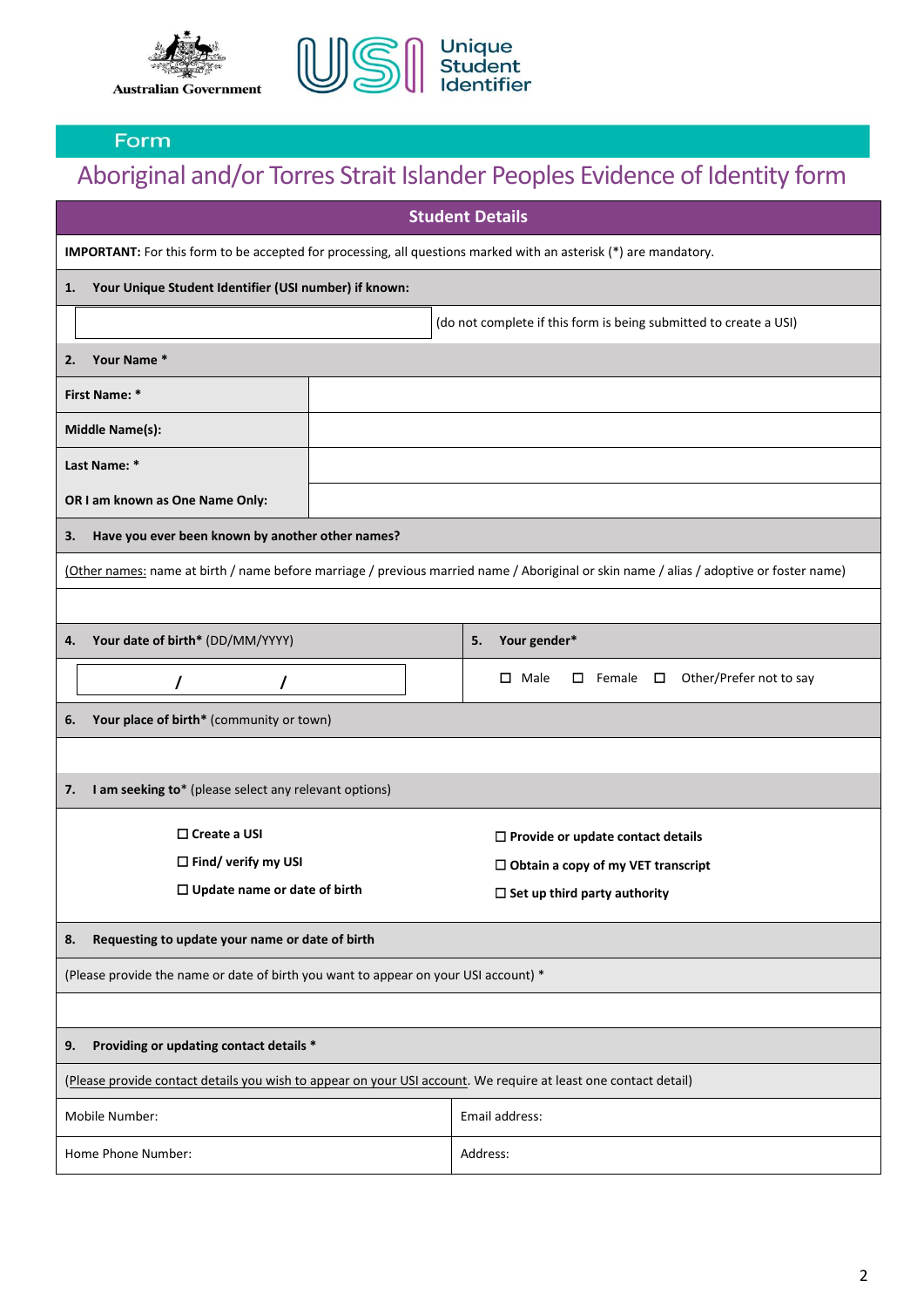



## Aboriginal and/or Torres Strait Islander Peoples Evidence of Identity form

| <b>Student Declaration</b>                                                                                                                                                                                                                                                                                                                                                                                             |                                                                                                                           |                                                                                                                                                                                                       |              |              |
|------------------------------------------------------------------------------------------------------------------------------------------------------------------------------------------------------------------------------------------------------------------------------------------------------------------------------------------------------------------------------------------------------------------------|---------------------------------------------------------------------------------------------------------------------------|-------------------------------------------------------------------------------------------------------------------------------------------------------------------------------------------------------|--------------|--------------|
|                                                                                                                                                                                                                                                                                                                                                                                                                        | <b>IMPORTANT:</b> For this form to be accepted for processing, all questions marked with an asterisk $(*)$ are mandatory. |                                                                                                                                                                                                       |              |              |
| 10. Send copy of my USI number and/or VET transcript *                                                                                                                                                                                                                                                                                                                                                                 |                                                                                                                           |                                                                                                                                                                                                       |              |              |
|                                                                                                                                                                                                                                                                                                                                                                                                                        |                                                                                                                           | I, the student, for the purpose of this form give consent for: (select all that apply)                                                                                                                |              |              |
|                                                                                                                                                                                                                                                                                                                                                                                                                        |                                                                                                                           | $\Box$ A copy of my USI number to be provided to the nominated representative listed on this form.<br>$\Box$ A copy of my VET transcript be sent to the nominated representative listed on this form. |              |              |
| 11. Setting up third party authority (TPA)                                                                                                                                                                                                                                                                                                                                                                             |                                                                                                                           |                                                                                                                                                                                                       |              |              |
|                                                                                                                                                                                                                                                                                                                                                                                                                        |                                                                                                                           | I consent to the nominated representative listed on this form to be listed as a third party authority and be able to: (select all that apply)                                                         |              |              |
| $\Box$ Make enquiries on my behalf<br>$\Box$ Update personal details on my USI account on my behalf<br>$\Box$ Obtain a copy of my VET transcript                                                                                                                                                                                                                                                                       |                                                                                                                           |                                                                                                                                                                                                       |              |              |
|                                                                                                                                                                                                                                                                                                                                                                                                                        |                                                                                                                           | I'd like to give them permission to act as my representative for: (select one)                                                                                                                        |              |              |
| $\Box$ TPA for a set period of time:                                                                                                                                                                                                                                                                                                                                                                                   |                                                                                                                           | DD/MM/YYYY                                                                                                                                                                                            | TO           | DD/MM/YYYY   |
| $\Box$ Ongoing TPA:                                                                                                                                                                                                                                                                                                                                                                                                    |                                                                                                                           | DD/MM/YYYY                                                                                                                                                                                            | TO           | ONGOING      |
| 12. Student declaration *                                                                                                                                                                                                                                                                                                                                                                                              |                                                                                                                           |                                                                                                                                                                                                       |              |              |
|                                                                                                                                                                                                                                                                                                                                                                                                                        |                                                                                                                           | (Please tick all boxes to indicate you have read and agree to the terms, and sign the document below)                                                                                                 |              |              |
| I declare that:<br>$\Box$ the information provided by me on this form about my identity is true and correct<br>$\Box$ I identify as an Aboriginal and/or Torres Strait Islander person<br>$\Box$ I do not have/cannot access standard forms of verifiable identity<br>$\Box$ I have given authority for my nominated representative to act on my behalf for this interaction and the nominated period (if applicable). |                                                                                                                           |                                                                                                                                                                                                       |              |              |
| I understand:<br>OSIR's privacy notice (page 1)<br>I can cancel this authority with the OSIR at any time<br>giving false or misleading information is a serious offence.<br>$\bullet$                                                                                                                                                                                                                                  |                                                                                                                           |                                                                                                                                                                                                       |              |              |
| Student's<br>signature:                                                                                                                                                                                                                                                                                                                                                                                                |                                                                                                                           |                                                                                                                                                                                                       |              |              |
| <b>Student Name:</b>                                                                                                                                                                                                                                                                                                                                                                                                   |                                                                                                                           |                                                                                                                                                                                                       | Date signed: | (DD/MM/YYYY) |

3